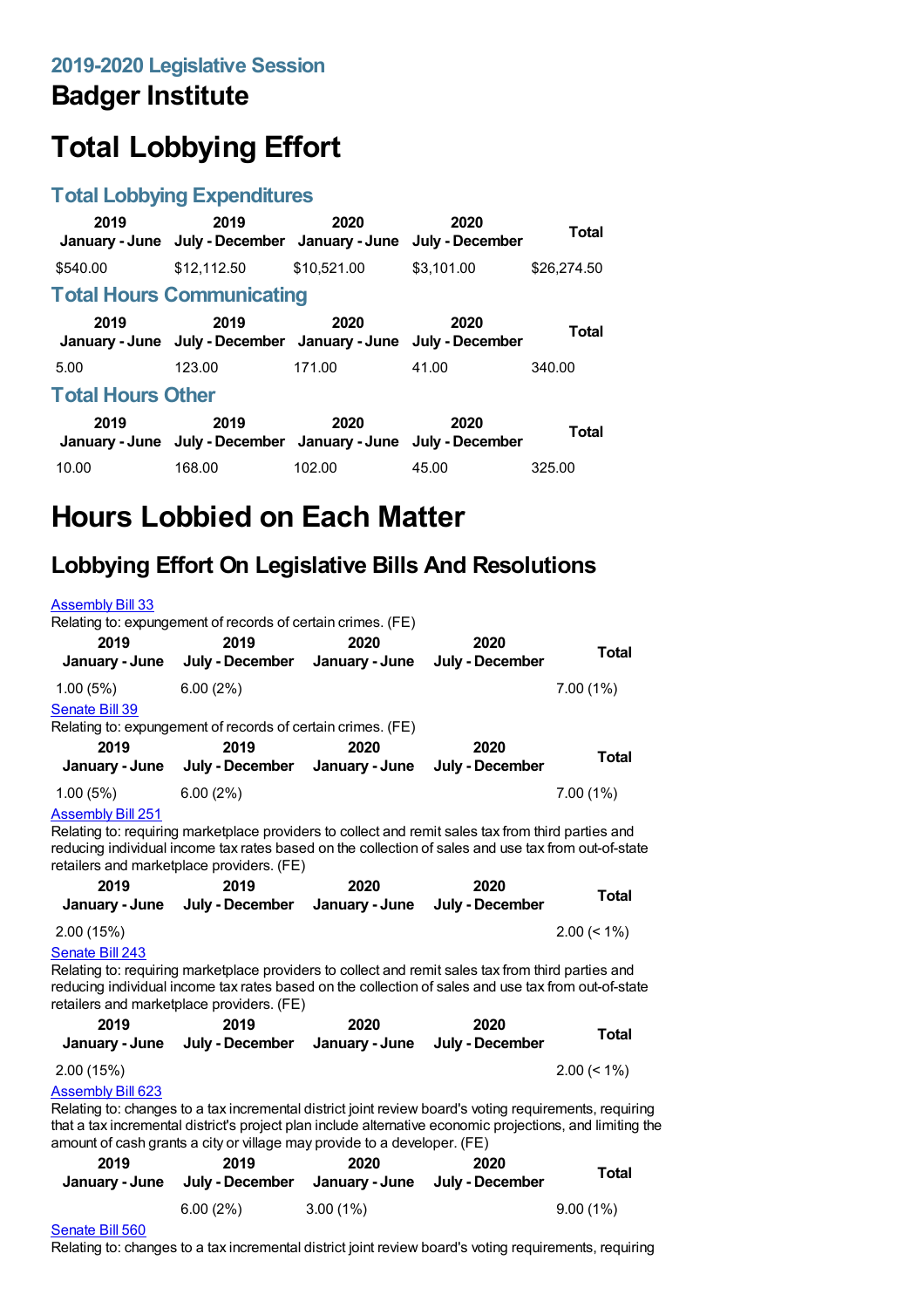|                                                                      |                             | that a tax incremental district's project plan include alternative economic projections, and limiting the<br>amount of cash grants a city or village may provide to a developer. (FE)                  |                         |                |
|----------------------------------------------------------------------|-----------------------------|--------------------------------------------------------------------------------------------------------------------------------------------------------------------------------------------------------|-------------------------|----------------|
| 2019<br>January - June                                               | 2019<br>July - December     | 2020<br>January - June                                                                                                                                                                                 | 2020<br>July - December | Total          |
|                                                                      | 6.00(2%)                    | $3.00(1\%)$                                                                                                                                                                                            |                         | 9.00(1%)       |
| <b>Assembly Bill 731</b><br>and granting rule-making authority. (FE) |                             | Relating to: reciprocal credentials for service members, former service members, and their spouses                                                                                                     |                         |                |
| 2019                                                                 | 2019                        | 2020                                                                                                                                                                                                   | 2020                    | <b>Total</b>   |
| January - June                                                       | July - December<br>9.00(3%) | January - June                                                                                                                                                                                         | July - December         | 9.00(1%)       |
| Senate Bill 654                                                      |                             |                                                                                                                                                                                                        |                         |                |
| and granting rule-making authority. (FE)                             |                             | Relating to: reciprocal credentials for service members, former service members, and their spouses                                                                                                     |                         |                |
| 2019<br>January - June                                               | 2019<br>July - December     | 2020<br>January - June                                                                                                                                                                                 | 2020<br>July - December | <b>Total</b>   |
|                                                                      | 9.00(3%)                    |                                                                                                                                                                                                        |                         | 9.00(1%)       |
| <b>Assembly Bill 605</b>                                             |                             |                                                                                                                                                                                                        |                         |                |
| 2019                                                                 | 2019                        | Relating to: reports on bills requiring occupational licenses. (FE)<br>2020                                                                                                                            | 2020                    |                |
| January - June                                                       | July - December             | January - June                                                                                                                                                                                         | July - December         | <b>Total</b>   |
|                                                                      | 15.00 (5%)                  | 14.00 (5%)                                                                                                                                                                                             |                         | 29.00 (4%)     |
| Senate Bill 541                                                      |                             | Relating to: reports on bills requiring occupational licenses. (FE)                                                                                                                                    |                         |                |
| 2019                                                                 | 2019                        | 2020                                                                                                                                                                                                   | 2020                    |                |
| January - June                                                       | July - December             | January - June                                                                                                                                                                                         | July - December         | <b>Total</b>   |
|                                                                      | 15.00 (5%)                  | 14.00 (5%)                                                                                                                                                                                             |                         | 29.00 (4%)     |
| <b>Assembly Bill 357</b>                                             |                             | Relating to: regulation of public adjusters and granting rule-making authority. (FE)                                                                                                                   |                         |                |
| 2019                                                                 | 2019                        | 2020                                                                                                                                                                                                   | 2020                    | <b>Total</b>   |
| January - June                                                       |                             | July - December January - June                                                                                                                                                                         | July - December         |                |
| <b>Senate Bill 329</b>                                               | 23.00 (8%)                  | 14.00 (5%)                                                                                                                                                                                             |                         | 37.00 (6%)     |
|                                                                      |                             | Relating to: regulation of public adjusters and granting rule-making authority. (FE)                                                                                                                   |                         |                |
| 2019                                                                 | 2019                        | 2020                                                                                                                                                                                                   | 2020                    | <b>Total</b>   |
| January - June                                                       | July - December             | January - June                                                                                                                                                                                         | July - December         |                |
| <b>Assembly Bill 81</b>                                              | 23.00 (8%)                  |                                                                                                                                                                                                        |                         | 23.00 (3%)     |
| procedures; and granting rule-making authority. (FE)                 |                             | Relating to: licensure of dental therapists; extending the time limit for emergency rule procedures;<br>providing an exemption from emergency rule procedures; providing an exemption from rule-making |                         |                |
| 2019<br>January - June                                               | 2019<br>July - December     | 2020<br>January - June                                                                                                                                                                                 | 2020<br>July - December | <b>Total</b>   |
|                                                                      | 73.00 (25%)                 | 8.00(3%)                                                                                                                                                                                               |                         | 81.00 (12%)    |
| <b>Senate Bill 89</b>                                                |                             |                                                                                                                                                                                                        |                         |                |
| procedures; and granting rule-making authority. (FE)                 |                             | Relating to: licensure of dental therapists; extending the time limit for emergency rule procedures;<br>providing an exemption from emergency rule procedures; providing an exemption from rule-making |                         |                |
| 2019<br>January - June                                               | 2019<br>July - December     | 2020<br>January - June                                                                                                                                                                                 | 2020<br>July - December | <b>Total</b>   |
|                                                                      | 73.00 (25%)                 | 8.00(3%)                                                                                                                                                                                               |                         | 81.00 (12%)    |
| <b>Assembly Bill 806</b><br>Offender Program. (FE)                   |                             | Relating to: acts for which a juvenile may be placed in correctional placement or the Serious Juvenile                                                                                                 |                         |                |
| 2019                                                                 | 2019                        | 2020                                                                                                                                                                                                   | 2020                    | <b>Total</b>   |
| January - June                                                       | July - December             | January - June                                                                                                                                                                                         | July - December         |                |
|                                                                      |                             | 3.00(1%)                                                                                                                                                                                               |                         | $3.00 \le 1\%$ |

#### [Senate](https://lobbying.wi.gov/What/BillInformation/2019REG/Information/17766?tab=Efforts) Bill 753

Relating to: acts for which a juvenile may be placed in correctional placement or the Serious Juvenile Offender Program. (FE)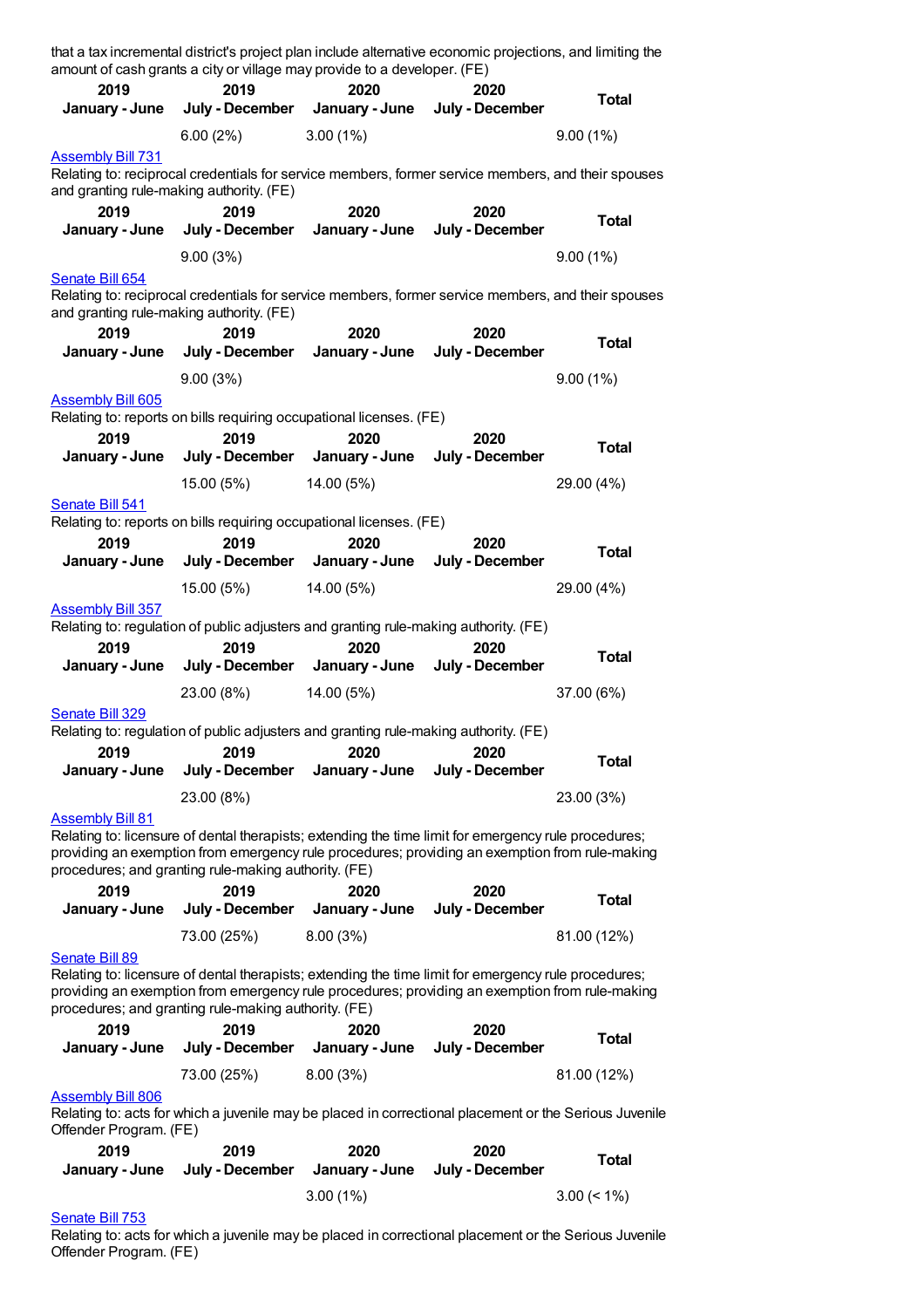| 2019                       | 2019                                                                         | 2020                   | 2020                                                                                                    | <b>Total</b>   |
|----------------------------|------------------------------------------------------------------------------|------------------------|---------------------------------------------------------------------------------------------------------|----------------|
| January - June             | July - December                                                              | January - June         | July - December                                                                                         |                |
|                            |                                                                              | $3.00(1\%)$            |                                                                                                         | $3.00 \le 1\%$ |
| <b>Assembly Bill 817</b>   |                                                                              |                        |                                                                                                         |                |
|                            | Relating to: bail for a criminal defendant who is charged with bail jumping. |                        |                                                                                                         |                |
| 2019                       | 2019                                                                         | 2020                   | 2020                                                                                                    |                |
| January - June             | July - December                                                              | January - June         | July - December                                                                                         | <b>Total</b>   |
|                            |                                                                              |                        |                                                                                                         |                |
|                            |                                                                              | 5.00(2%)               |                                                                                                         | $5.00 \le 1\%$ |
| <b>Assembly Bill 852</b>   |                                                                              |                        | Relating to: procedures for granting credentials granted by the department of safety and professional   |                |
|                            |                                                                              |                        | services and credentialing boards, extending the time limit for emergency rule procedures, and          |                |
|                            | providing an exemption from emergency rule procedures. (FE)                  |                        |                                                                                                         |                |
| 2019                       | 2019                                                                         | 2020                   | 2020                                                                                                    |                |
| January - June             | July - December                                                              | January - June         | July - December                                                                                         | <b>Total</b>   |
|                            |                                                                              |                        |                                                                                                         |                |
|                            |                                                                              | 5.00(2%)               |                                                                                                         | $5.00 \le 1\%$ |
| Senate Bill 749            |                                                                              |                        |                                                                                                         |                |
| penalty.                   |                                                                              |                        | Relating to: mandatory minimum sentence for three or more convictions for retail theft and providing a  |                |
| 2019                       | 2019                                                                         | 2020                   | 2020                                                                                                    |                |
| January - June             | July - December                                                              | January - June         | July - December                                                                                         | <b>Total</b>   |
|                            |                                                                              |                        |                                                                                                         |                |
|                            |                                                                              | 5.00(2%)               |                                                                                                         | $5.00 \le 1\%$ |
| Senate Bill 752            |                                                                              |                        |                                                                                                         |                |
|                            |                                                                              |                        | Relating to: recommendation to revoke parole, probation, and extended supervision if a person is        |                |
| charged with a crime. (FE) |                                                                              |                        |                                                                                                         |                |
| 2019                       | 2019<br>July - December                                                      | 2020<br>January - June | 2020<br>July - December                                                                                 | <b>Total</b>   |
| January - June             |                                                                              |                        |                                                                                                         |                |
|                            |                                                                              | 5.00(2%)               |                                                                                                         | $5.00 \le 1\%$ |
| Senate Bill 760            |                                                                              |                        |                                                                                                         |                |
|                            |                                                                              |                        | Relating to: procedures for granting credentials granted by the department of safety and professional   |                |
|                            | providing an exemption from emergency rule procedures. (FE)                  |                        | services and credentialing boards, extending the time limit for emergency rule procedures, and          |                |
| 2019                       | 2019                                                                         |                        |                                                                                                         |                |
| January - June             | July - December January - June                                               | 2020                   | 2020<br>July - December                                                                                 | <b>Total</b>   |
|                            |                                                                              |                        |                                                                                                         |                |
|                            |                                                                              | 5.00(2%)               |                                                                                                         | $5.00 \le 1\%$ |
| <b>Assembly Bill 805</b>   |                                                                              |                        |                                                                                                         |                |
|                            |                                                                              |                        | Relating to: recommendation to revoke parole, probation, and extended supervision if a person is        |                |
| charged with a crime. (FE) |                                                                              |                        |                                                                                                         |                |
| 2019                       | 2019                                                                         | 2020                   | 2020                                                                                                    | <b>Total</b>   |
| January - June             | July - December                                                              | January - June         | July - December                                                                                         |                |
|                            |                                                                              | 8.00(3%)               |                                                                                                         | 8.00(1%)       |
| <b>Assembly Bill 807</b>   |                                                                              |                        |                                                                                                         |                |
|                            |                                                                              |                        | Relating to: mandatory minimum sentence for three or more convictions for retail theft and providing a  |                |
| penalty.                   |                                                                              |                        |                                                                                                         |                |
| 2019                       | 2019                                                                         | 2020                   | 2020                                                                                                    | <b>Total</b>   |
| January - June             | July - December                                                              | January - June         | July - December                                                                                         |                |
|                            |                                                                              | 8.00(3%)               |                                                                                                         | $8.00(1\%)$    |
| <b>Assembly Bill 808</b>   |                                                                              |                        |                                                                                                         |                |
|                            |                                                                              |                        | Relating to: prosecuting a violent felon for the crime of illegal possession of a firearm.              |                |
| 2019                       | 2019                                                                         | 2020                   | 2020                                                                                                    |                |
| January - June             | July - December                                                              | January - June         | July - December                                                                                         | <b>Total</b>   |
|                            |                                                                              | 8.00(3%)               |                                                                                                         | 8.00(1%)       |
| <b>Assembly Bill 809</b>   |                                                                              |                        |                                                                                                         |                |
|                            |                                                                              |                        | Relating to: earned release from parole or extended supervision and discharge from probation. (FE)      |                |
| 2019                       | 2019                                                                         | 2020                   | 2020                                                                                                    |                |
| January - June             | July - December                                                              | January - June         | July - December                                                                                         | <b>Total</b>   |
|                            |                                                                              |                        |                                                                                                         |                |
|                            |                                                                              | 8.00(3%)               |                                                                                                         | 8.00(1%)       |
| <b>Assembly Bill 813</b>   |                                                                              |                        |                                                                                                         |                |
|                            |                                                                              |                        | Relating to: investigations of conviction records by the department of safety and professional services |                |

Relating to: investigations of conviction records by the department of safety and professional services for purposes of determining eligibility for credentials, extending the time limit for emergency rule procedures, and providing an exemption from emergency rule procedures. (FE)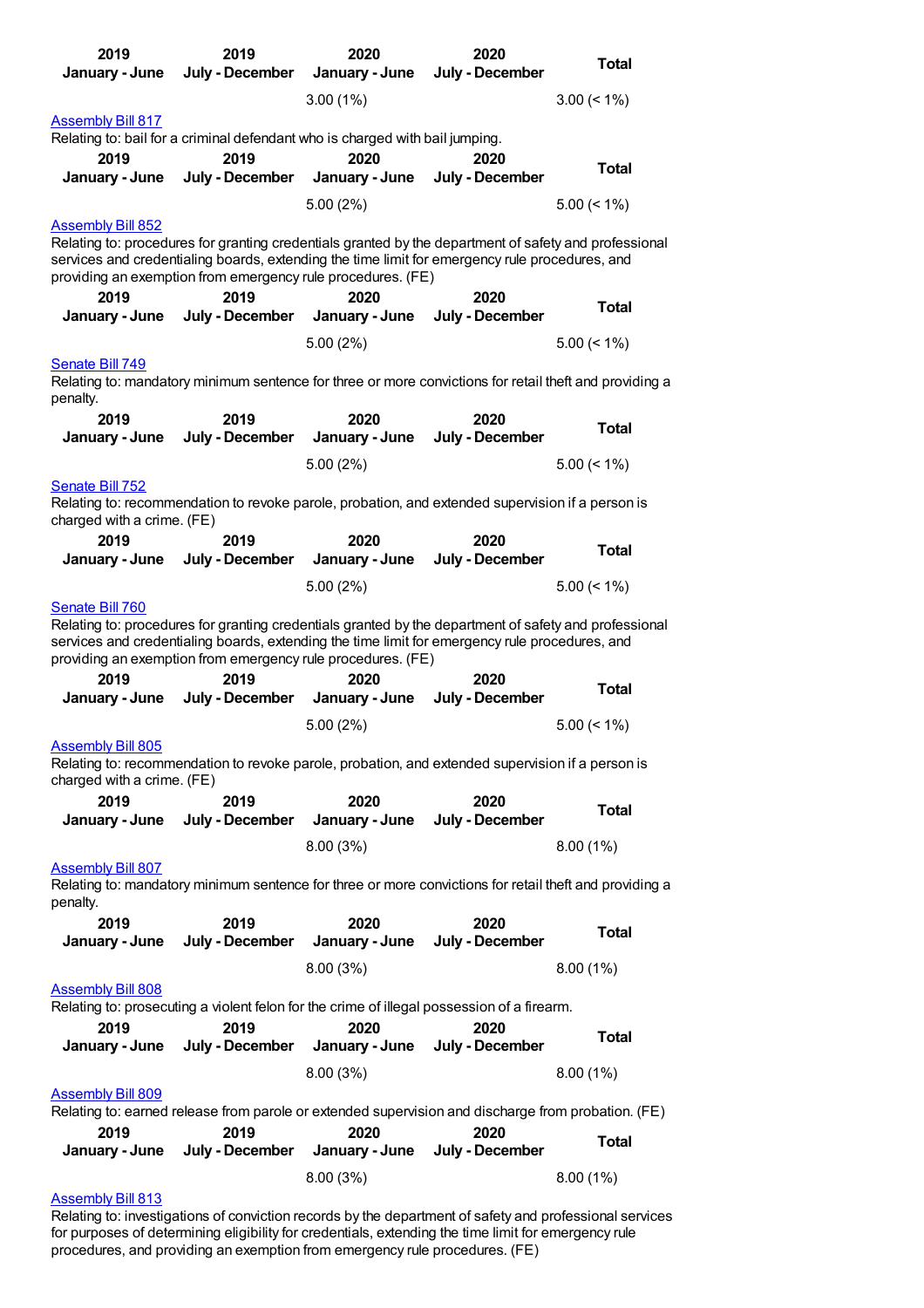| 2019<br>January - June                                                                                                                                                                                                                                                                                                           |  | 2019<br>July - December | 2020<br>January - June | 2020<br>July - December                                                                                                                                                                                                                                                                                       | <b>Total</b>   |
|----------------------------------------------------------------------------------------------------------------------------------------------------------------------------------------------------------------------------------------------------------------------------------------------------------------------------------|--|-------------------------|------------------------|---------------------------------------------------------------------------------------------------------------------------------------------------------------------------------------------------------------------------------------------------------------------------------------------------------------|----------------|
|                                                                                                                                                                                                                                                                                                                                  |  |                         | 8.00(3%)               |                                                                                                                                                                                                                                                                                                               | 8.00 (1%)      |
| <b>Assembly Bill 815</b>                                                                                                                                                                                                                                                                                                         |  |                         |                        | Relating to: allowing the department of safety and professional services and credentialing boards to<br>grant credentials with provisional status, extending the time limit for emergency rule procedures,<br>providing an exemption from emergency rule procedures, and granting rule-making authority. (FE) |                |
| 2019<br>January - June                                                                                                                                                                                                                                                                                                           |  | 2019<br>July - December | 2020<br>January - June | 2020<br>July - December                                                                                                                                                                                                                                                                                       | <b>Total</b>   |
|                                                                                                                                                                                                                                                                                                                                  |  |                         | 8.00(3%)               |                                                                                                                                                                                                                                                                                                               | 8.00(1%)       |
| Senate Bill 745                                                                                                                                                                                                                                                                                                                  |  |                         |                        | Relating to: prosecuting a violent felon for the crime of illegal possession of a firearm.                                                                                                                                                                                                                    |                |
| 2019                                                                                                                                                                                                                                                                                                                             |  | 2019                    | 2020                   | 2020                                                                                                                                                                                                                                                                                                          |                |
| January - June                                                                                                                                                                                                                                                                                                                   |  | July - December         | January - June         | July - December                                                                                                                                                                                                                                                                                               | <b>Total</b>   |
|                                                                                                                                                                                                                                                                                                                                  |  |                         | 8.00(3%)               |                                                                                                                                                                                                                                                                                                               | $8.00(1\%)$    |
| Senate Bill 746                                                                                                                                                                                                                                                                                                                  |  |                         |                        |                                                                                                                                                                                                                                                                                                               |                |
| for purposes of determining eligibility for credentials, extending the time limit for emergency rule                                                                                                                                                                                                                             |  |                         |                        | Relating to: investigations of conviction records by the department of safety and professional services                                                                                                                                                                                                       |                |
| procedures, and providing an exemption from emergency rule procedures. (FE)<br>2019                                                                                                                                                                                                                                              |  | 2019                    | 2020                   | 2020                                                                                                                                                                                                                                                                                                          |                |
| January - June                                                                                                                                                                                                                                                                                                                   |  | July - December         | January - June         | July - December                                                                                                                                                                                                                                                                                               | <b>Total</b>   |
|                                                                                                                                                                                                                                                                                                                                  |  |                         | 8.00(3%)               |                                                                                                                                                                                                                                                                                                               | 8.00(1%)       |
| Senate Bill 747<br>Relating to: allowing the department of safety and professional services and credentialing boards to<br>grant credentials with provisional status, extending the time limit for emergency rule procedures,<br>providing an exemption from emergency rule procedures, and granting rule-making authority. (FE) |  |                         |                        |                                                                                                                                                                                                                                                                                                               |                |
| 2019<br>January - June                                                                                                                                                                                                                                                                                                           |  | 2019<br>July - December | 2020<br>January - June | 2020<br>July - December                                                                                                                                                                                                                                                                                       | <b>Total</b>   |
|                                                                                                                                                                                                                                                                                                                                  |  |                         | 8.00(3%)               |                                                                                                                                                                                                                                                                                                               | 8.00(1%)       |
| Senate Bill 754<br>2019<br>January - June                                                                                                                                                                                                                                                                                        |  | 2019<br>July - December | 2020<br>January - June | Relating to: earned release from parole or extended supervision and discharge from probation. (FE)<br>2020<br>July - December                                                                                                                                                                                 | Total          |
|                                                                                                                                                                                                                                                                                                                                  |  |                         | 8.00(3%)               |                                                                                                                                                                                                                                                                                                               | 8.00(1%)       |
| <b>Assembly Bill 1038</b><br>Relating to: state government response to the COVID-19 pandemic. (FE)<br>2019                                                                                                                                                                                                                       |  | 2019                    | 2020                   | 2020                                                                                                                                                                                                                                                                                                          |                |
| January - June                                                                                                                                                                                                                                                                                                                   |  | July - December         | January - June         | July - December                                                                                                                                                                                                                                                                                               | <b>Total</b>   |
|                                                                                                                                                                                                                                                                                                                                  |  |                         | 35.00 (13%)            |                                                                                                                                                                                                                                                                                                               | 35.00 (5%)     |
| <b>Assembly Bill 665</b><br>assessment.                                                                                                                                                                                                                                                                                          |  |                         |                        | Relating to: authorizing the Wisconsin Propane Education and Research Council to levy an                                                                                                                                                                                                                      |                |
| 2019<br>January - June                                                                                                                                                                                                                                                                                                           |  | 2019<br>July - December | 2020<br>January - June | 2020<br>July - December                                                                                                                                                                                                                                                                                       | <b>Total</b>   |
|                                                                                                                                                                                                                                                                                                                                  |  |                         | 41.00 (15%)            | 4.00(5%)                                                                                                                                                                                                                                                                                                      | 45.00 (7%)     |
| Senate Bill 607<br>assessment.                                                                                                                                                                                                                                                                                                   |  |                         |                        | Relating to: authorizing the Wisconsin Propane Education and Research Council to levy an                                                                                                                                                                                                                      |                |
| 2019                                                                                                                                                                                                                                                                                                                             |  | 2019                    | 2020                   | 2020                                                                                                                                                                                                                                                                                                          | <b>Total</b>   |
| January - June                                                                                                                                                                                                                                                                                                                   |  | July - December         | January - June         | July - December<br>4.00 (5%)                                                                                                                                                                                                                                                                                  | 4.00 $($ < 1%) |
|                                                                                                                                                                                                                                                                                                                                  |  |                         |                        |                                                                                                                                                                                                                                                                                                               |                |
| <b>Lobbying Effort On Budget Bill Subjects</b>                                                                                                                                                                                                                                                                                   |  |                         |                        |                                                                                                                                                                                                                                                                                                               |                |

#### [General](https://lobbying.wi.gov/What/BudgetBillSubjectInformation/2019REG/Information/900?tab=Efforts) Fund Taxes: Sales and Excise Taxes **2019 January - June July - December January - June July - December 2019 2020 2020 Total** 1.00 (5%) 1.00 (< 1%) General Fund Taxes: Income and [Franchise](https://lobbying.wi.gov/What/BudgetBillSubjectInformation/2019REG/Information/899?tab=Efforts) Taxes